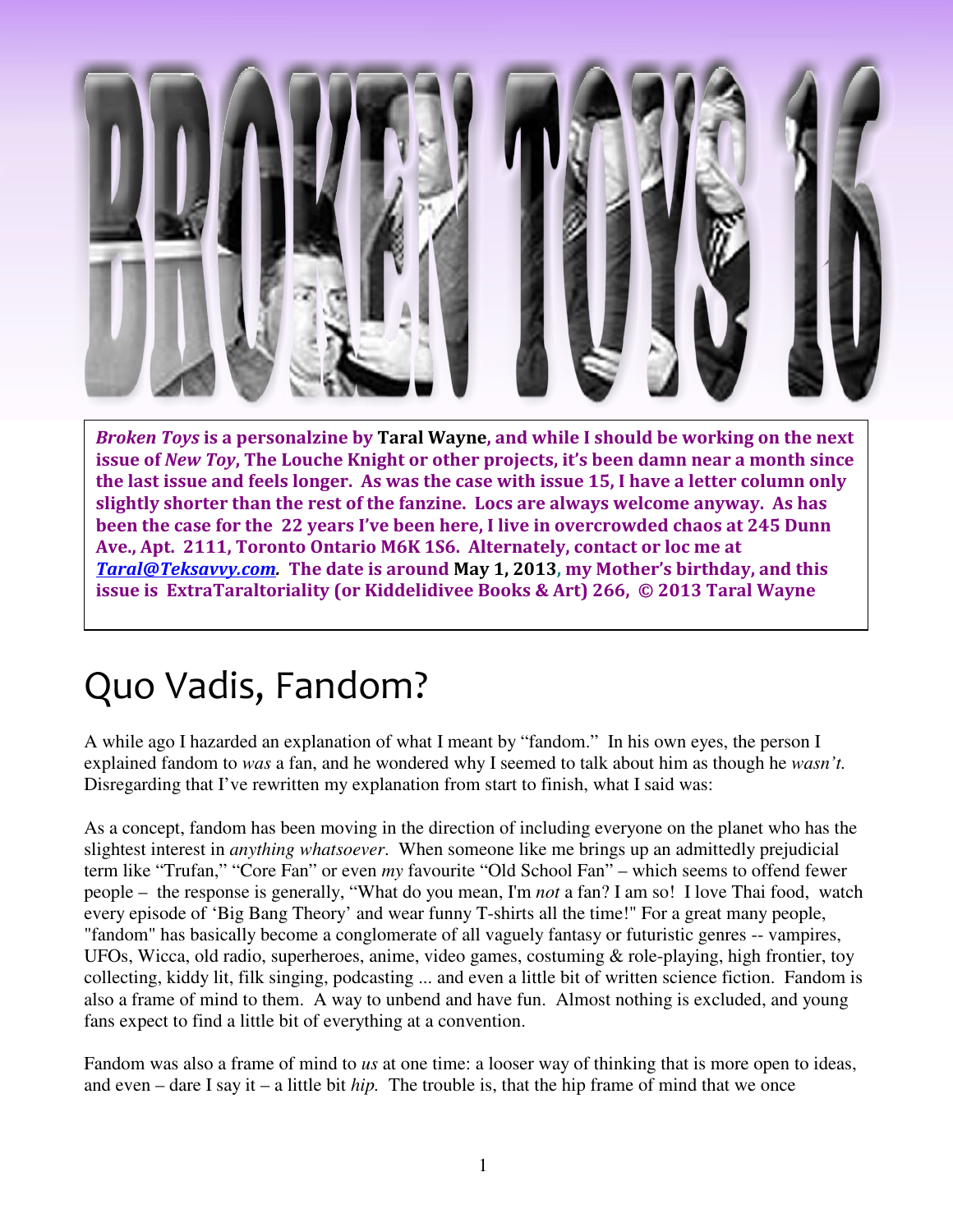prided ourselves on, because it was ahead of our time, is the *norm* today. In 2013, you can think a little like Bob Tucker or Terry Carr, but still only *be* Bill Clinton.

Of course, fandom did not really begin as a hip state of mind. The original fandom was about nothing more exciting than pulp fantasy and science fiction. There was a small amount of legacy genre work – such as H.G. Wells, Jules Verne, Edgar Allan Poe, H. Ryder Haggard and James Branch Cabell – but the "modern stuff" was only to be found in cheap pulp magazines. By the 1950s, small press outfits began to reprint the best of the old pulp material, particularly serials that had never appeared in complete form before. As the decade progressed, other fandoms developed around the mystery, horror and pulp adventure genres – just as, in later decades, there would be similar fandoms developing around comic books, Trek, Tolkien, Dr. Who and a hundred other things. These parallel fandoms always a certain degree of overlap with SF fandom, simply because the sort of individual who liked one was just as likely to be into one or more of the others. Traditional SF fans, however, tended to keep them as separate institutions in their minds.

These days, younger fans must be puzzled at the self-centeredness and arrogance of Old School Fans who seem to think they occupy a privileged position, and can tell other people who *is* and *isn't* a fan. I'm one of those Old School types, myself, and at one time also thought I had the power to anoint others with the spirit of Trufannishness. I've disabused myself of that delusion since … though I'm embarrassed to say I came by that wisdom much later than I should have. But it hasn't made All Known Fandom into the community of like-minded people to which it had some passing resemblance back in the Long Ago, when I was a neo. Fandom is what it increasingly became as it grew. It is now a three-ring circus of amorphous character, open to so many interests and activities that it has become harder and harder to relate to all comers, a free-for-all from which I do not derive the pleasure I once did.

How can anyone resent *that* attitude? Well … it's easy, actually. Modern fans grew up with fandom as it is, and like that way. And don't give a rat's ass what it once was.

When I say "fandom," I almost certainly mean what it meant to me in 1975 … and until 1990 at latest, while the tail of fanzine fandom still wagged the dog of Worldcon. What fandom is in 2013 is only *fandom-like* ... the "Multi-dom" perhaps? Such ugly English, though, should be avoided at all cost. Let us use "All Known Fandom," then. The Hugo Award was Old School Fandom's creation, and was once its exclusive property. But the Hugos appear to have changed hands, slowly, and now belong to "All Known Fandom."

Or, to be practical about it, to all those who regard fifty bucks as a reasonable price to cast their vote. Whoever that is ... and whether it's the same as Fandom or not ... it sure as hell ain't me.

## Faith Healing

Well, well, well... I have good news for a change. I'm officially crippled! Yeah, that's a heavily loaded, politically incorrect word these days, but – since I'm talking about myself – I'm not offended.

Today, I was supposed to meet with my lawyer to rehearse our song and dance for the Disability Board. The tribunal itself was scheduled for 9 a.m. on the 2nd. of May – a troublesome time of the morning for a night owl like me. Yesterday, I answered the phone and it was my lawyer, David, who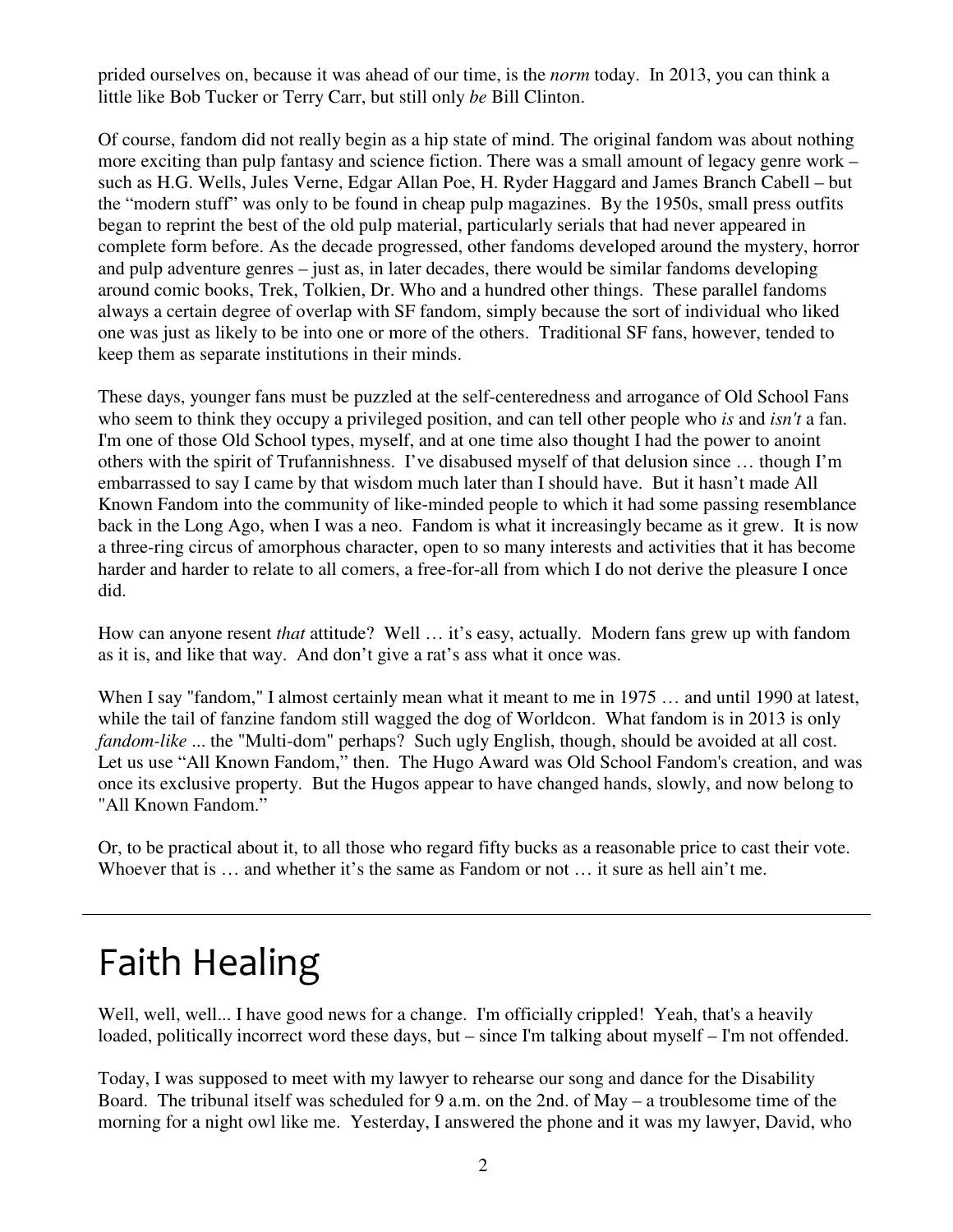told me not to bother. He had just gotten a faxed letter from the board saying that they had done an about-face and *approved* my claim!

To put this into perspective, I first applied for a disability pension in December *2011*. It was denied, so I appealed in May 2012. That was denied also, so I requested a full tribunal. It's been a long wait for this, in other words. But there is a good side. David wasn't certain, but he believes that I will have to be paid retroactively to May last year – that could be a moderately large lump sum. Hearsay tells me I *might* be owed arrears back to December of 2011, when I first made my application – a *less* modest lump sum. The fact is, I don't know what the bottom line will be. I assume that I'll be allowed more than I'm currently receiving from Ontario Works, i.e. welfare … but, at the same time, the rent on my city-owned apartment is geared to my income so that will rise also. Until I see some hard numbers, though, I won't know how much better off I can expect to be. Maybe comfortable enough to have cable TV again? Gee, that would be nice. Instead of reading the news online, I could watch it in the old-fashioned way on TV.

I asked David why the Board's intial negative decision was reversed at such a late date. He believes that it was the letter we solicited from my doctor that turned the trick. The letter was more than a page long, very detailed, and positive – unlike the quack who was my old G.P., who told me "you no need a pension, Mr. Wayne." He had provided me with astonishingly inferior care, and would have done nothing until I was shoveled into the ground. For now, I'm still on OW – i.e. the "pogey." David says that the change from one to the other *ought* to go smoothly and automatically. I should know more later, when I've had an interview with the board's case worker.

As I write, I feel an unaccustomed sense of good will toward everyone, particularly my lawyer, David Warren; my current physician, Dr. Fung; my case worker at Ontario Works, "906;" and the social workers downstairs in the LOFT office, who got the ball rolling on all of this for me. You might say they've healed my faith in humanity. Without them, in particular, I'm certain I'd have been living on the street a couple of years ago … and possibly *dead* today.

Of course, I'm well aware that no two steps forward are free of slipping backward one. I wouldn't be *me* if I wasn't skeptical of too much good luck.

## Also In The News…

Some things apper in the news with monotonouis regularity. Among them are stories about nutbars who bring their gun collection to Show and Tell at school and blow away a random lot of teachers and students. A slight variation on the theme is somebody who carelessly leaves a homemade bomb at a public event, such as the recent running of the Boston Marathon. There is almost no common thread among the perpetrators. Some are motivated by religion, some by race hatred, others by the conviction that the world is out to get them. The actual reason is sometimes never known, as the perp prefers to go down shooting rather than hang around to discuss the issue calmly … before sentence is passed.

But there is one thing in common among them. The shooter or bomber is almost *never* some kind of Liberal or Progressive. When was the last time any bleeding-heart Liberal broke into a boardroom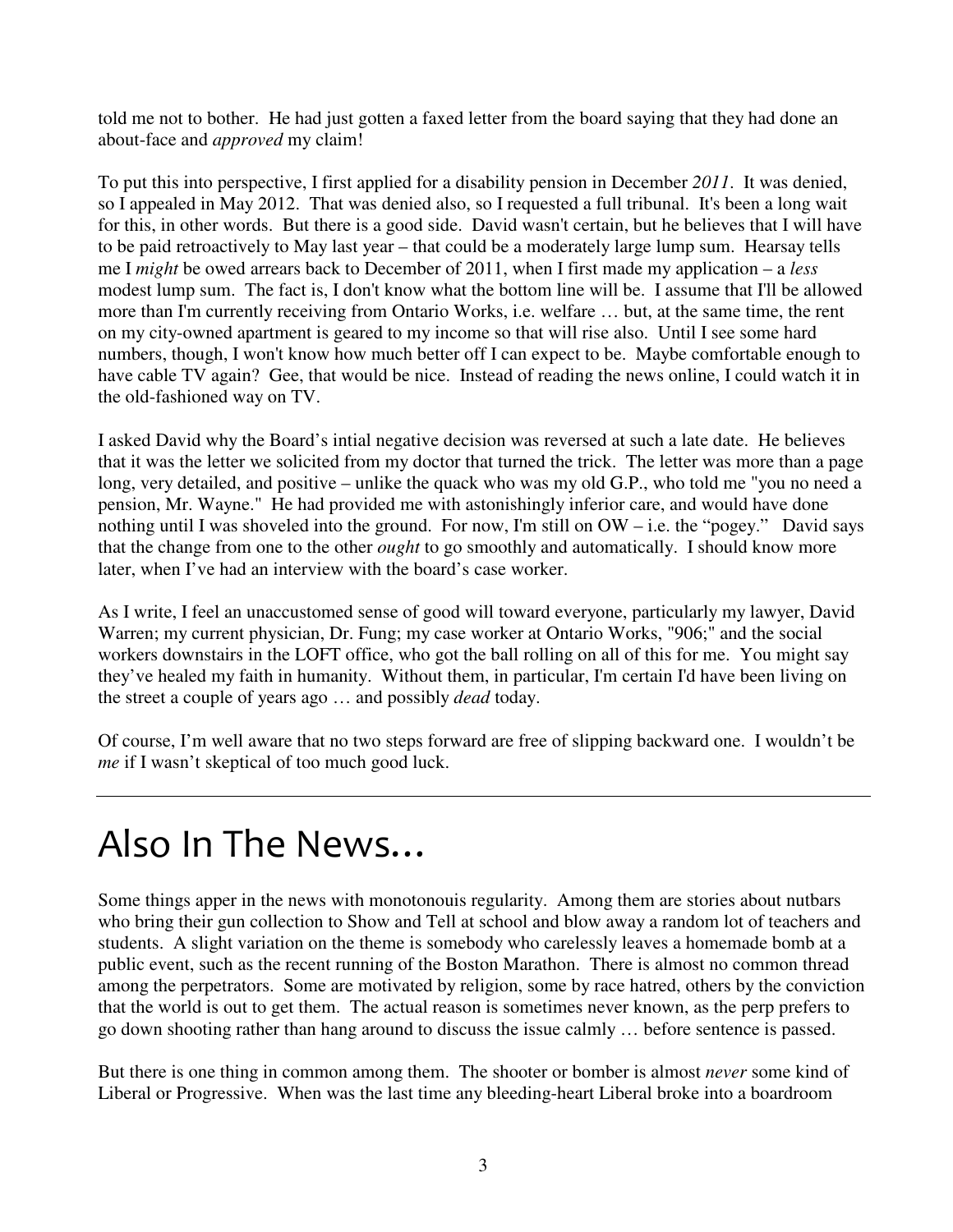with a Ruger .45 automatic and gunned down a dozen CEOs to protest downsizing the auto industry? Not since the 1940s, if not a decade earlier.

Someday, I'd kinda like to see the headline:

# **Knee-jerk Liberals break into NRA Meeting Armed With Shotguns and Assault Rifles**

#### *Mow Down 171 White Males in Orange Vests!*

Followed by the story:

"Says police chief Clancy Wiggum of the massacre, 'Doggone, it looks like they planned this intelligently ... Who expected *that?* If they did, we'll never catch them!' President Obama, speaking to the press in Washington, declared that he may have been hasty in calling for stricter gun control. "Perhaps I have this all wrong," he said, scratching his head. "If we want to see progress in this country, perhaps we should register political Liberals and federally arm them?" Protestors outside Congress carried placards and banners demanding "Guns Now! Arm Us to Stop the Madness!"

Something as strange as that is bound to happen in American politics, sooner or later. We can only wait for it.

#### Chris Garcia – cgarcia@computerhistory.org

Good stuff! A few quick notes I came to while reading so early in the morning that my coffee is still scalding the roof of my mouth with every sip!

I really think that your 100th Drink Tank piece is something incredibly special. I've reread it a bunch of times now and think it's one of the best pieces I've ever had the chance to run. I was incredibly moved by it on the first read, and have been with every reading since.



#### *I just wish I had the cover for that issue finished so that you could publish the ish. ASAP is the word!*

I love Norman Jewison's works. He's not only a great director, but he's started and progressed hundreds of careers. I've seen *The Love of Art*, but that was years ago when I was on a big New Cinema kick in the '90s. There's never a shortage of people willing to pay for good work. A number only eclipsed by the number of leeches like myself who are on the hunt for free art! The most interesting thing is that when an artist dies, or even just retires, not only does the value of their work increase, but the number of their works actually increases as everything they ever did, from scribbles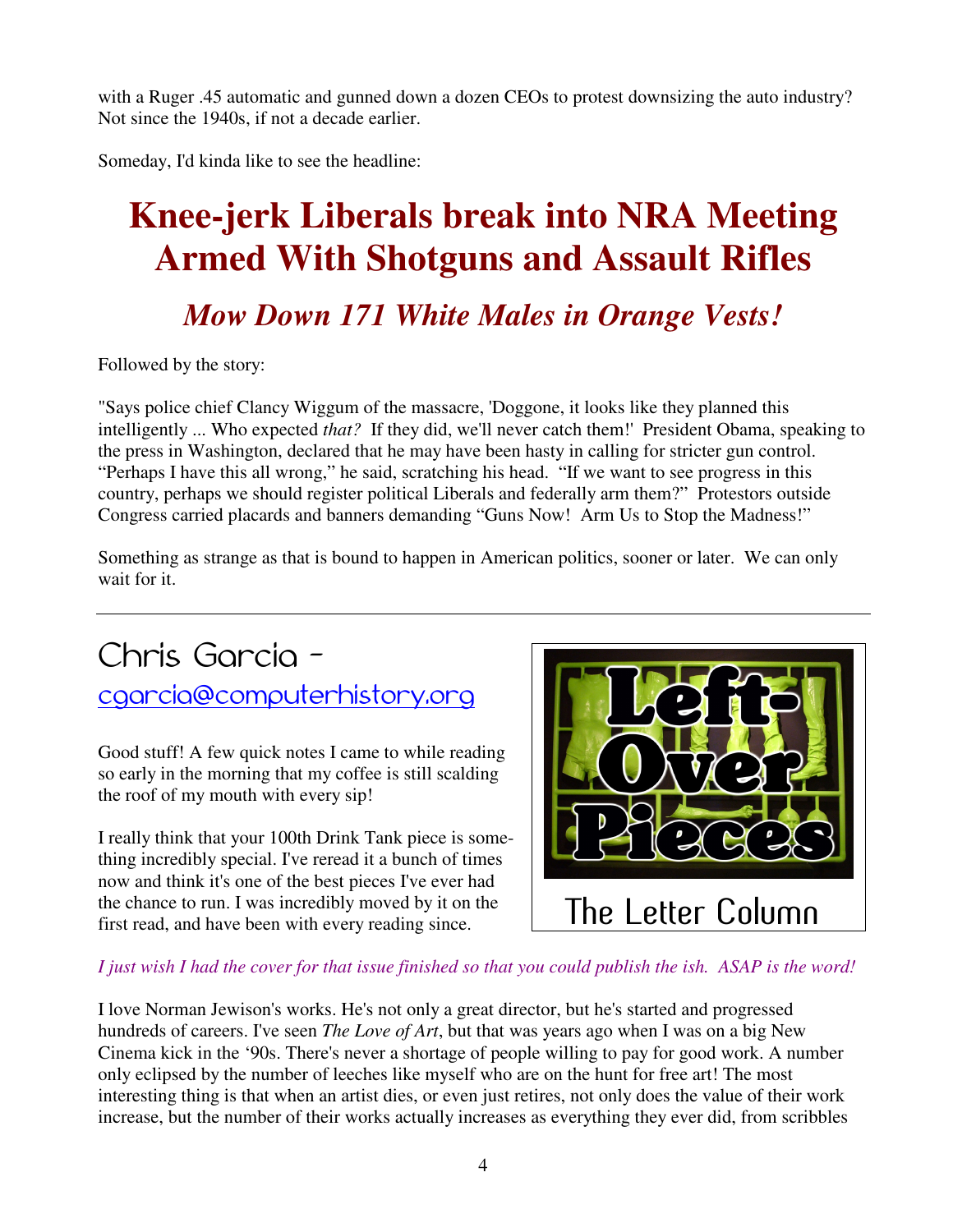to doodles, becomes available and considered significant. The best example of that is a work of an Abstract Expressionist (maybe it was Hans Hoffman?) who had just had a 'major new piece' bought by the Museum of Modern Art in Dallas. We were talking about it in Art Post-1945 and my professor said 'I can say for 100% certain that this wasn't an actual painting: it was has brush preparation canvas to make sure he had an edge." but since they were dead, it's become an art piece!

*A lot of that stuff that passes as modern art is neither. For one thing, much of it was crap. For another, it wasn't "modern." It ceased to be "modern" sometime in the 1940s when it was 50 years old. Now it's more than a century old. I recall when the National Gallery in Ottawa bought a canvas called "Voice of Fire" by a New York painter named Barnett Newman. The taxpayers spent \$1.8 million on what looked like a military ribbon, blown up to the size of a barn door. There is no way that is anything but crap, but Barnett was regarded as an important abstract expressionist painter of the '50s and '60s. He apparently thought he was on the cutting edge of art, but I'll tell you what would have rocked the establishment boat – a painting of a basket of kittens! That would have gotten his union card revoked toot sweet! What Barnett was, was a 20th century conservative, traditionalist painter and as "significant" as a box of scuffed shoes.*



## Uoice of Crap, by Alfred E. Barnett

Love the cookie piece! I've made pot cookies a few times, but oddly, don't really enjoy eating them. Just not my thing. The preparation of them, on the other hand, is a lot of fun! You have to make pot butter, which is a bit of fun. One time, we actually used a combination of weed and other herbs in the butter to make a scampi! It was pretty awesome. The one problem it, of course, your house will smell like a '68 VW van for the next week!

I've had sleep issues most of my life. I've never been able to sleep on my back, I've got Sleep Apnea and use a CPAP, and I rarely sleep all the way through the night. On the other hand, I used to sleep in weird places, like under the seats in airport waiting areas, behind couches at conventions, and perhaps strangest of all, on top of a stationary bike. That was a fun one. I also have massive fits of insomnia which are terrible at times. I've had a couple of stretches of 72 hours of no sleep that hurt for ages.

I hope Stiles wins himself one of the rockets, and this would be a good year for it. He's been doing top-notch stuff and has deserved it for the long period of straight awesomeness. Of course, Texas is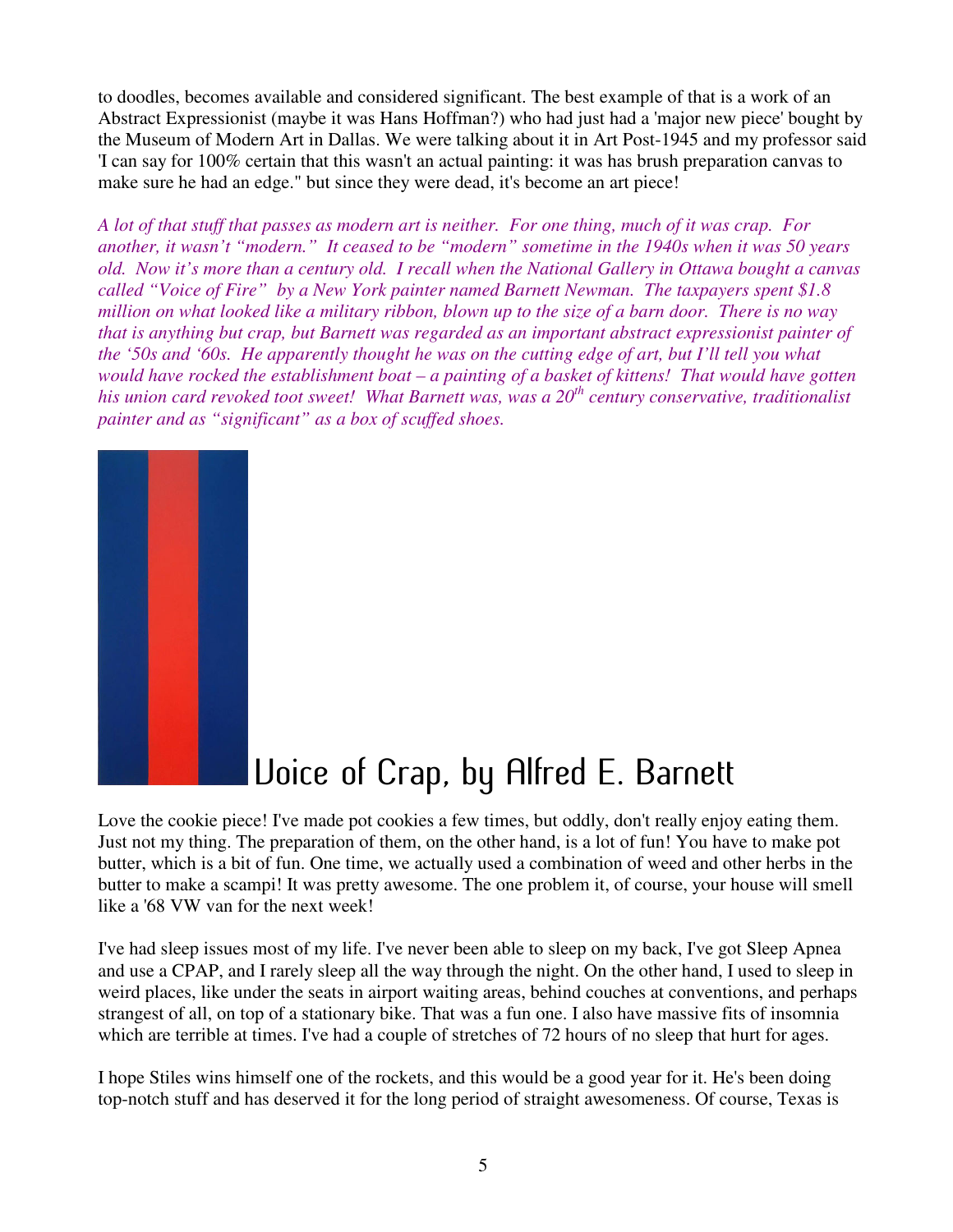Brad's home state, so that could be where they go. On the other hand, I still think it's a crime that you're not on the Best Fan Writer ballot, not to mention the Fan Artist ballot! Just a crime.

*Of the Old School fanartists, Brad has the best chance, I think. I have nothing against Brad, but I hope Steve gets the votes ... because Brad has had 8 Hugos, 3 of them recently, and Steve none.* 

Good issue, as always!

#### Eric Mayer - groggy.tales@gmail.com

Thanks for *Broken Toys 15*. Most of my few locs this year have been to you. Since I'm not publishing or going to conventions or participating in lists, am I even in fandom anymore? Maybe I am only involved in Taraldom.

#### *There are worse things to dedicate a life of adoration to. Give me a moment … I'll think of one.*

Your loccol proves that you've had no trouble attracting an audience for an electronic-only zine. Which goes to show that even if the potential readership for ezines is small, faneds/writers who can give readers something that interests them can still thrive. Arnie Katz has also managed to maintain good response to his ezine.

*It took persistence to grow a decent letter column, but I still worry that its not a very diverse one. If you and four other people were to all have fatal accidents or health crises, I'd have to start all over again building up regular loccers. It may not be possible without adding a lot of gossip about British fandom to my zine. And what do* I *know about British fan gossip?*

Lloyd mentions that it might be a good idea for faneds to send their ezines out as attachments. I dunno. I'm not comfortable with that. In Internet terms it is Spam. It's fine when you send me an attachment because we are in more or less regular correspondence, but to send stuff out unasked to people you haven't been in touch with? Anyway, I would be afraid to do that because, really, I can't think of too many fans I could count on being happy to receive a zine from me. The vast majority would, I imagine, say either, "what the heck is he sending me this crap for" or "who the hell is this guy?"

*Long before I began* Broken Toys*, it was my plan to distribute it actively, not just wait for people to download each issue from a website. I was pretty sure that was a guarantee that any zine I edited would have no more than a dozen readers. If* Broken Toys *is spam to anyone, they have my apology. Unlike real spam, it only takes telling me to remove your name from my mailing list to have it removed … after a few more issues. (You* might *change your mind, after all.)*

It's great that you're getting more commissions. Maybe you should keep raising your prices and work at a more leisurely pace but earn the same amount. If, of course, you could achieve that sort of balance. People expect to pay peanuts for art and writing. And not nicely roasted salted peanuts either, since they can be pricey.

It would be good if \*\*\* can keep you supplied with medicinal cookies. Too bad you can't simply buy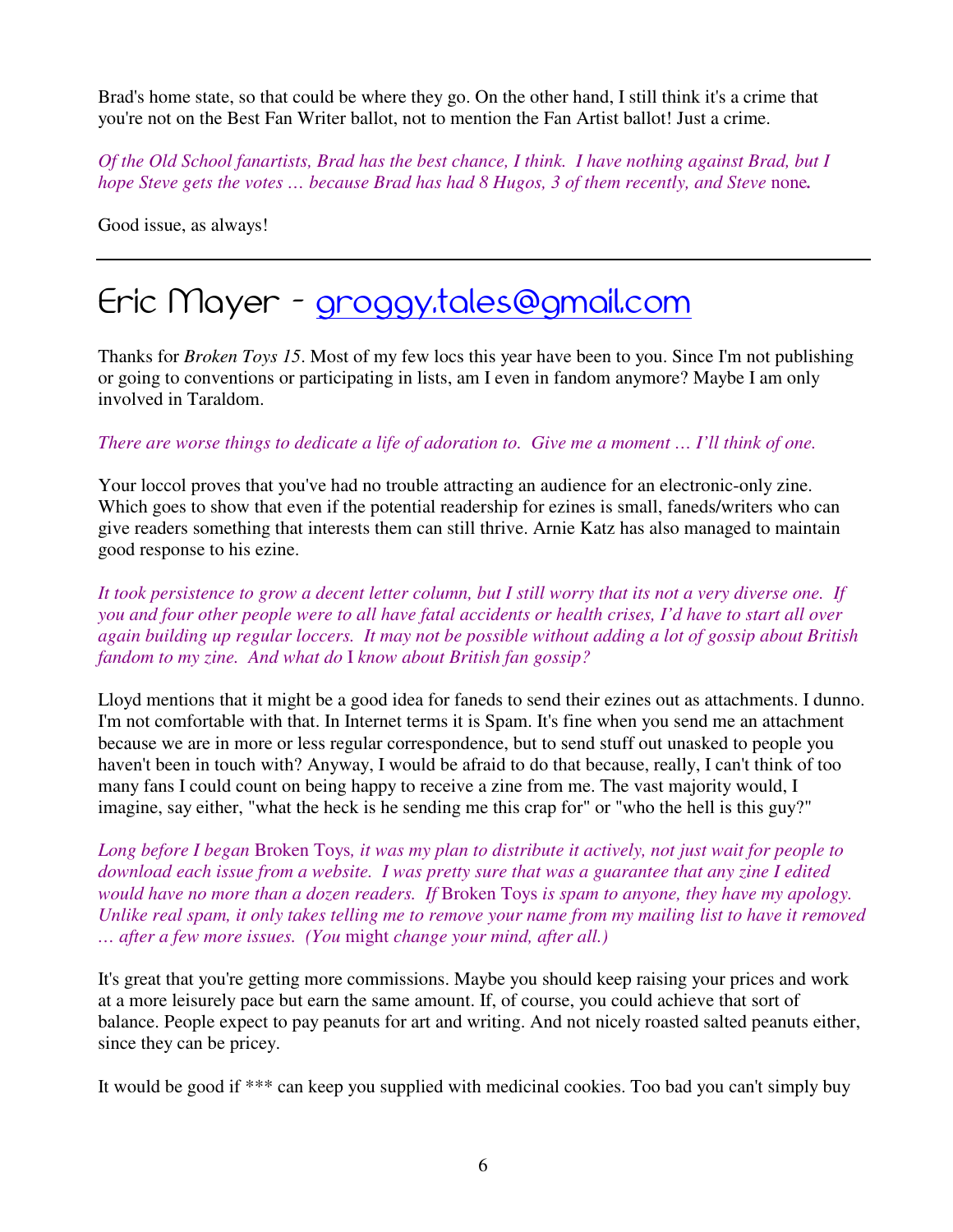them at the bakery but of course, what are governments for if not to make sure that we remain sleepless or in pain? Hey, at least Canada does provide for citizens to get health care. Here in the USA we are more interested in the health of insurance companies. But then again, as you probably know, corporations are people here and entitled to their rights. Same for newly fertilized eggs. Actual human beings, not so much.

I hope you regain your Hugo nomination slot. Your absence might be due to you having concentrated on original writing rather than art the past few years. However, speaking cynically, it has always seemed to me that the best way to make the Hugo ballot is to have won the Hugo, or at least been on the ballot, the previous year. Consider Dave Langford. Once he finally lost, his name dropped right out of the nominations. Is his writing any worse than it was during his twenty-odd year run of Best Fanwriter Hugos? Or perhaps more to the point, was it any better during the run than it is now?

*At this point, I'd be gratified to show up on the FAAn award ballot. If I don't, I may have a tantrum. What's a guy gotta do?*

Well, start sticking more art in *Broken Toys* and see if you can get back on the Hugo nominations list. Have they released the totals yet to see how close you were?

#### Ned Brooks – nedbrooks@sprynet.com

I don't sleep that well now, but probably as well as can be expected at my age. I get to sleep easily enough, but wake up after a few hours even if I don't hear from one of the vile telepests. I may have discouraged the "home security system" lot … I would get a more-or-less human on the line, and let go with a little chrome-plated whistle called "The Thunderer" that I got somewhere long ago. It was advertised as the loudest breath-powered whistle - and in fact will cause my ears to ring for a while unless I cover them when I use it.

I didn't know your art ever suffered the abomination of having to be traced by hand. I never tried to trace art. Quite early I got a ThermoFax in a thrift store and used thermal mimeo stencils to publish art. There were thermal spirit masters as well - and they would have worked on a hecto as well. I did just one 1-page legal-length fanzine on a Heyer Hecto and gave the thing away.

*My work wasn't often traced on stencil – that would take actual skill. But someone without the requisite skill have now and again given it a try. Not even electrostencils did some of the work justice, though.*

I get a crew-cut every summer, but I never understood the "flat-top" fad. Perhaps it was inspired by all those ads for perfectly smooth "putting-green" lawns.

*I always thought that hair humanized us, but craniums all looked pretty much the same. Closecropped cuts on* some *people just adds to the diversity, though, so that's alright.* 

My house is cluttered with objects – mostly from thrift stores – that I found interesting to look at. But I don't think of these as "fetish" objects. Originally the word "fetish/fetich" referred to an object of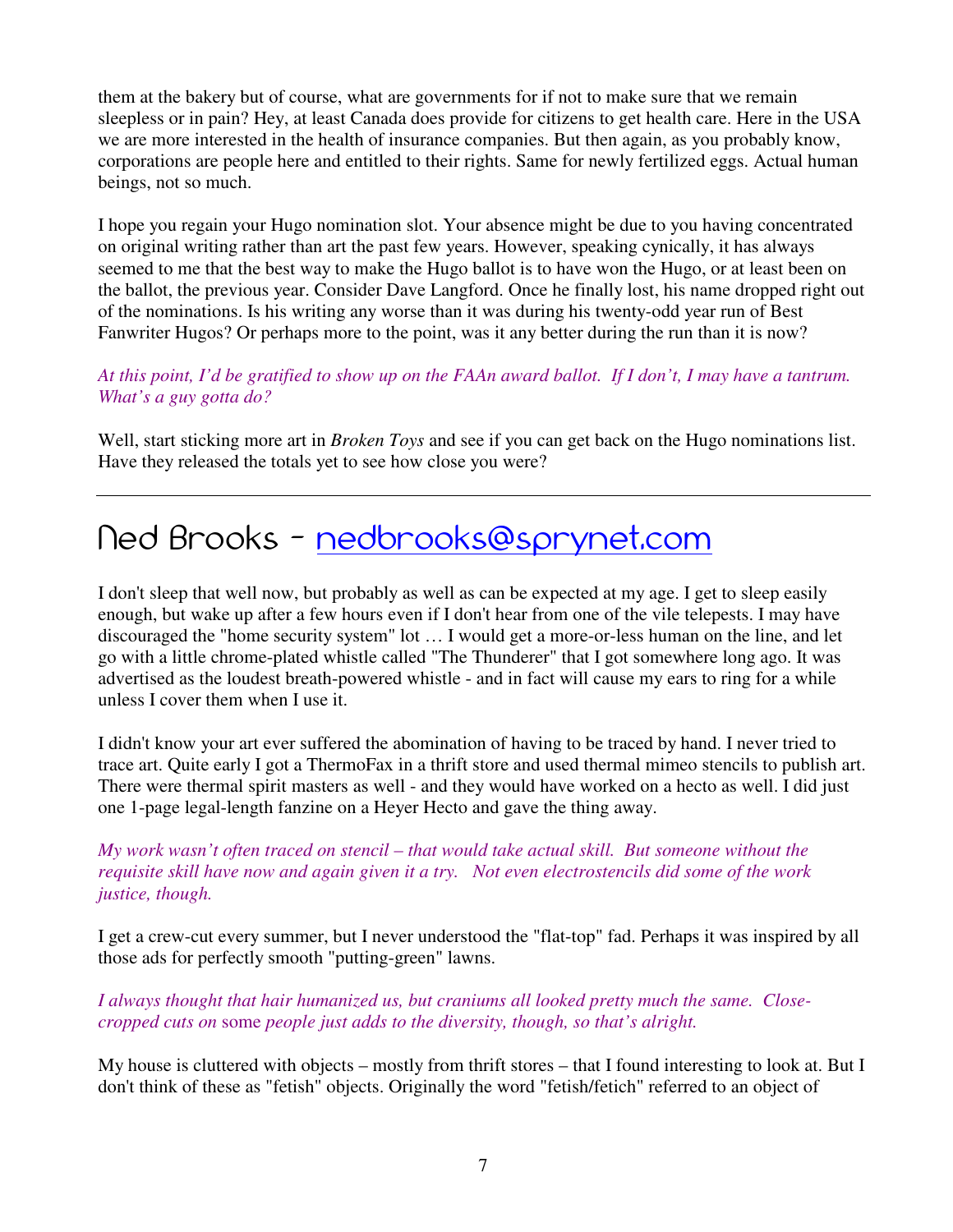devotion and/or magical power in someone else's religion, then came to mean an object connected with sexual excitement. But neither definition applies to my stuff ... it's more in the nature of "found" art," with no purpose other than visual interest.

*I think the word you're looking for is "obsessive," or perhaps "compulsive," as in "obsessive/compulsive disorder" – very common among fans and book collectors in general.* 

#### Janet Wilson – Janetw43@shaw.ca

Actually, I don't know if this is a loc. It looks exactly like every other e-mail message I send, and I send quite a few, whereas I haven't written a letter of comment since Ghu knows when. But I have just had a look at *Broken Toys 15*, and am overcome with fannish nostalgia, or something.

It's the cookies. I distinctly remember that sort of cookie; I even have a copy of a very privately published book of recipes for them. I used to have some such cookies around the place, and they are indeed good for relaxation and getting to sleep. And do I ever miss them! This is especially true since my COPD *[Chronic Obstructive Pulmonary Disease]* got to the point, a few years ago, where I couldn't smoke anything at all without having my lungs raise hell about it. If I ever get hold of the proper ingredients, I'll start baking.

 Thanks for sending me *[a peek at]* that article, *"100 is Not Too Many,"* as well as for *Broken Toys 15*. Another source of my fannish nostalgia is, of course, your remarks on having written about your relationships with art, Dalmirin, etc.over the years. Can it really be nearly 40 years since you and I stood in front of the Ontario College of Art's "open house" exhibit and marveled at its sheer bloody awfulness? (Yes, and I still recall how awful some of it was.)

*I'll resist the temptation to insert another image of "The Voice of Fire" here.* 

#### E.T. Bryan, abpix.gremlin@verizon.net

Thanks for the ezine. Perhaps being "retired" with respect to commission price is not quite as good as being dead, but it does have some advantages. Pepperoni Pizza with extra cheese, for example. I think I can say with pride that at no time did I bring out my excellent and inspirational commis-sioned Taral art works and find myself in morbid wonderment what the market bump would be should you have the misfortune to step in front of a runaway maniacal Cuisinart. So it's high time I did. Such an unfortunate accident would likely require a closed casket ceremony but also bump the art prices another 25 percent over the normal artist terminal bonus from the publicity alone. Subsequent rapid sales of the Gremlin Trouble floppy covers that I had the foresight to commission would make quite the dent in reducing storage locker costs and underwriting my predilection for consuming delicious Hostess products while (entirely ironically, you understand) watching the latest white trash programming on the history channel.

*In lieu of any likelihood of a quick killing in the event of my death, I'll just have to live forever.*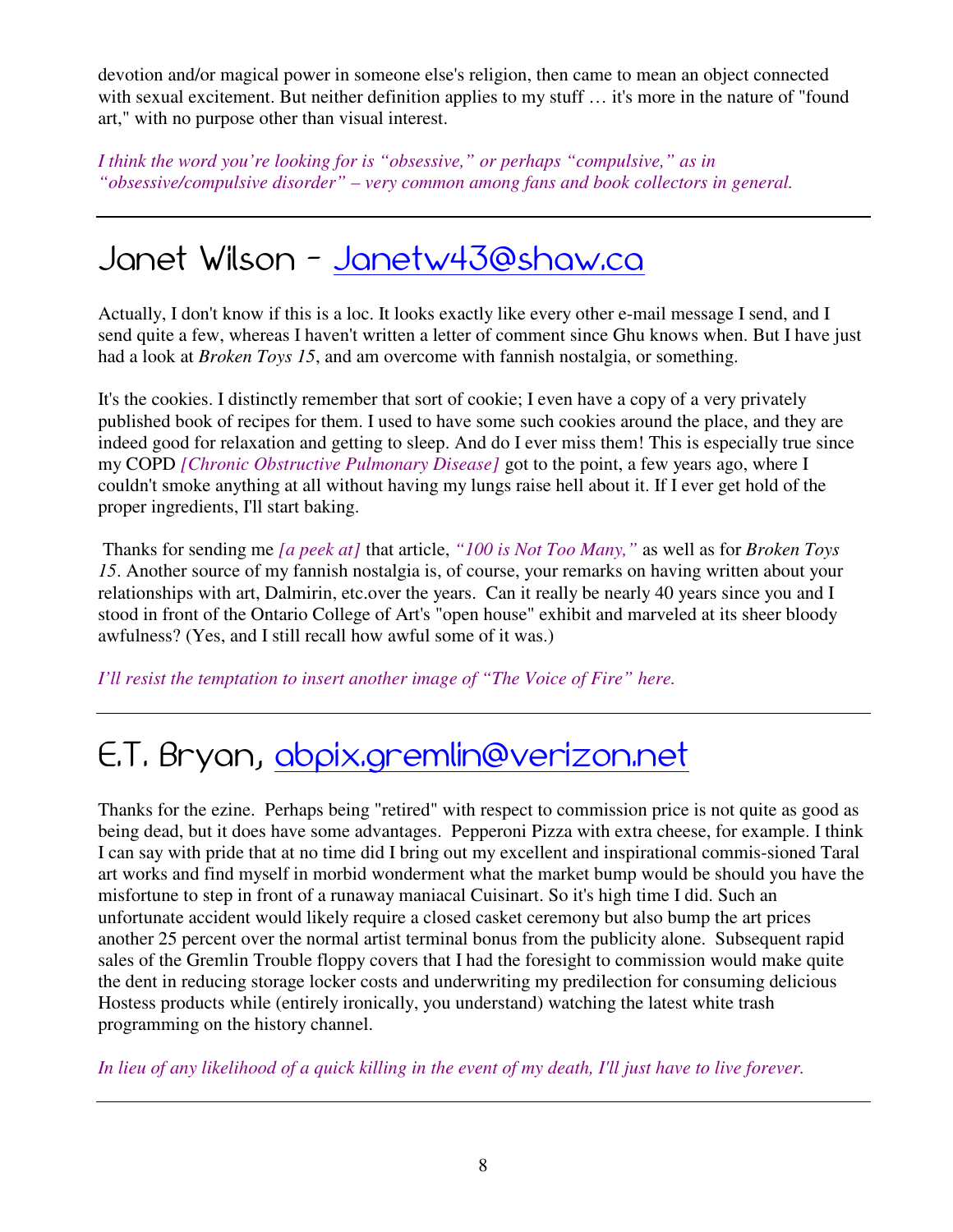#### Brad Foster, bwfoster@juno.com

This one has been in the in box for a while now, working hard to clean it all up today, so it's time has come!

The "I'm Not Dead Yet" article hit home with me, as I'm sure it did with every artist on your mail list who has actually fooled themselves into trying to make a living with their art. It does indeed seem the more you try, the harder it is. But once you pull back, suddenly – then – they want you. It's the same with pricing: I've had job requests in the past that I really had no interest in doing, and so quoted some over-inflated price, and I was shocked they agreed to it. It's like, if you don't ask enough, suddenly the art they wanted is not "that good" anymore. I've always threatened to do one of the art festivals we show at where I just jack up the price on everything by 100% … I might not sell as much, but it would certainly take a lot fewer sales to make the same amount. Still, my main audience always seems to be the struggling fan with only a few bucks in their pocket, so I am loathe to attempt that experiment, and end up with nothing.

Maybe if we win a lottery, and I no longer need the money, *then* I can sell for obscene amounts?

Cookies? If chocolate chip were good enough for my parents, they're good enough for me. None of these new-fangled "floral" cookies you youngsters are going on about these days. Dang punk kids…. Mumble …

I like the idea of a WWALTHF section in the letters column!

*Then you'll love this … I'm going to increase the number of hapless non-loccers I name to three!* 

## tyrbolo@comcast.net tyrbolo@comcast.net

I have always appreciated your efforts. Never thought anything was worth passing by, it's pure laziness that has kept me silent 'til now.

I'm not sure of the spelling but the deccanic magic system used during the renaissance was supposed to be able to draw the deccans from the zodiac into statues to animate them. There are supposed to be adepts who cast horoscopes with this art today, but are high-priced and secretive about it. Wallace Wood did a scurrilous cartoon on the subject of statue love featuring Superman.

You'll be glad to know that pot doesn't cause tits on statues, but U.S. government had to check to see if it was true.

I do know that LSD causes psychotic behaviors in people who don't use it.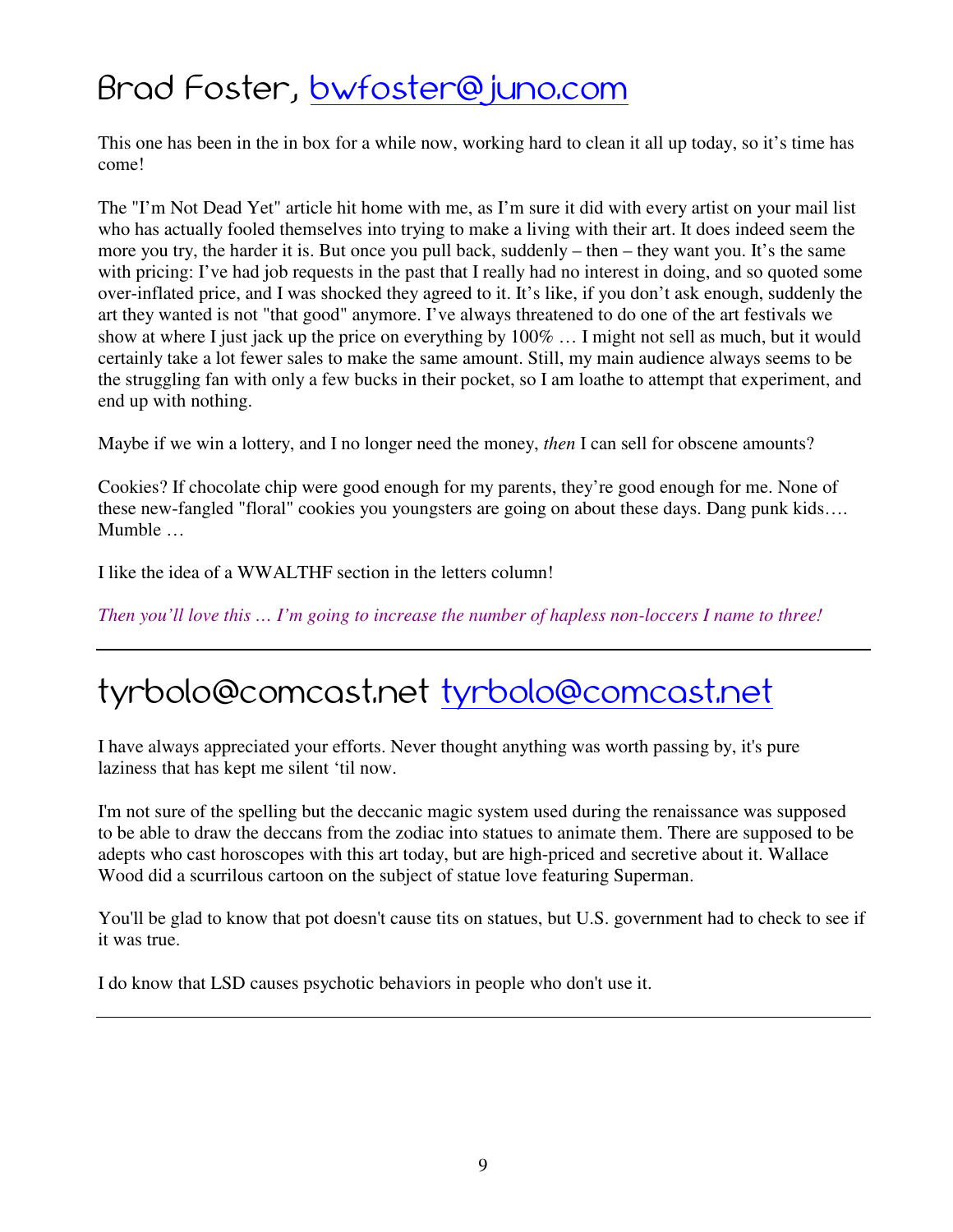## Lloyd Penny, 25 Apri 2013, penneys@bell.net

Many thanks for issue 15 of *Broken Toys*. I assure you that I have read all 100 articles you've written for *The Drink Tank*, even though I may not have commented on them all. I will certainly be commenting on the majority of what's here, so I will get started.

Getting the right idea for an article is damned difficult, which is why I tend to stay in the locol. I am percolating in my mind an article about my changing interests, but it still needs to stew for a while yet.

I have heard so many times over the years about private parties at cons where a few joints are passed around, or there's tiny squares of hash brownies being served up. I think a lot of that is actually wishful thinking, or most likely wishing they could be invited to one of those parties. About all I remember at some of the parties I attended was mostly beer and some single-malt scotch.

Well, I don't loc with every issue, but every issue gets some comment, even if I have to respond to two issues in one letter. You may have sent Chris Garcia 100 articles, but I have sent him over 100 letters of comment over the years. Just recently, I was asked if I would send a letter of comment to a faned by Facebook, so I did. Not much different by e-mail, but there are more and more ways to communicate electronically. Not going the Twitter way, by the way…

Bruce, would you remember a song by American singer Gene Pitney called 'Trans-Canada Highway'? I heard it a while ago, it's a song unknown by most American Pitney fans, it obviously caught my ear, and I looked it up online, and what I read said the song was a hit in Australia. That may have been the only market in which it was released.

My father was also the type who thought that long hair was effeminate or associates with communism. I knew my hair was too long when my father bitched about it. It was short compared to many, but Dad would have preferred me in a permanent brushcut. Well, I don't have to worry too much about that any more, I keep it short, but it's falling out on its own. Soon, I won't have to worry about it at all.

My loc and weight loss…it's all come back and more. Added to my high blood pressure medication is medication for high cholesterol. I may need more for high uric acid levels in my blood, too. This getting old is a pain.

The Aurora ballot should be out within a few days…did you get a call for that from Cliff Samuels? I did, and I am on the ballot again. Your experiences with the Hugos resemble mine with the Auroras. I seem to appear on the ballot from time to time, but I haven't won one of those pointy trophies since 1998, fifteen years ago. Last year, Canadian pros won the majority of the fan categories, and I am assured that won't happen this year. We shall see.

Just made it onto page 2, and I can rest. A busy day with little accomplished, other than this letter. Many thanks for it, and I look forward to the next.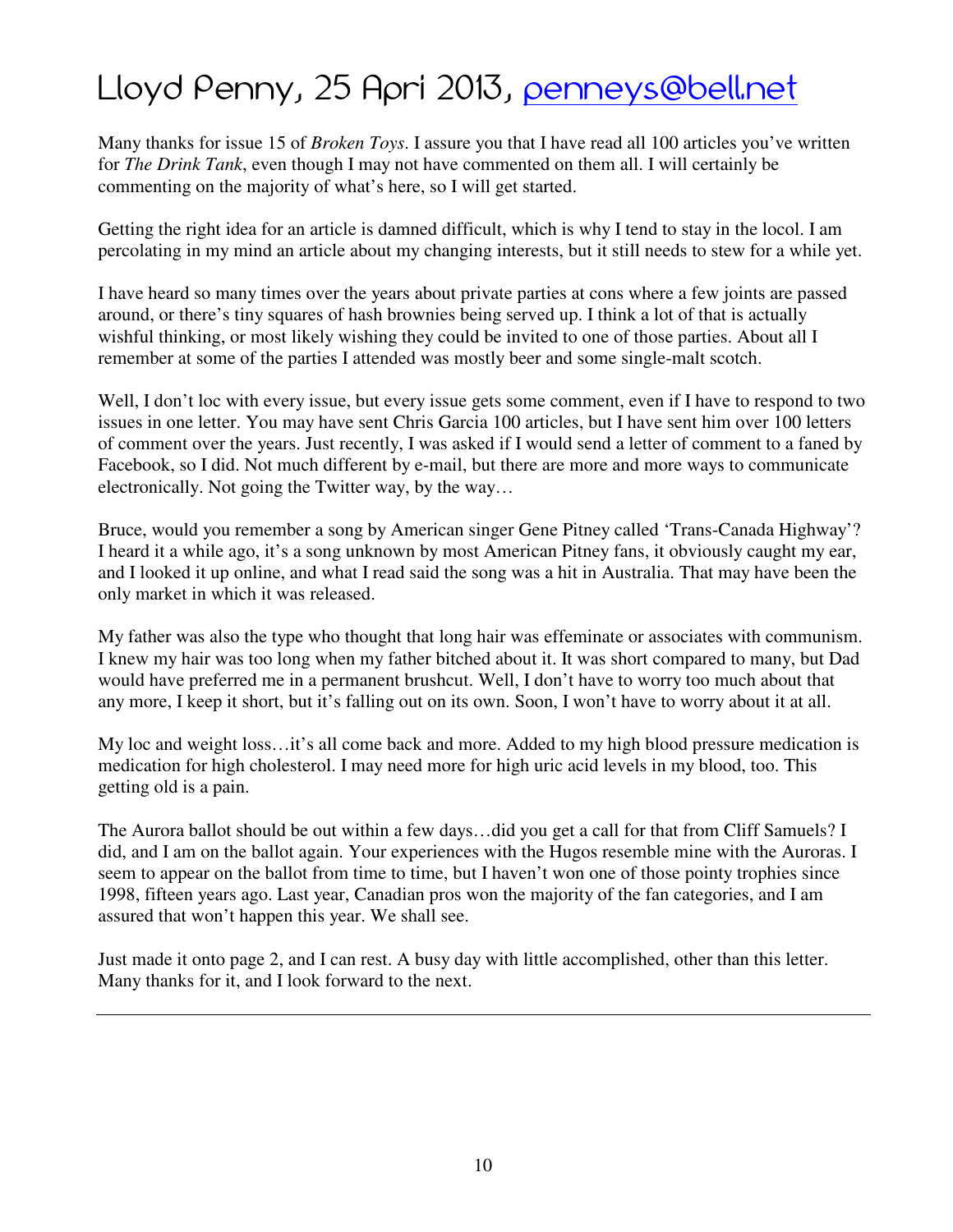## We also heard from:

**"Bruce" Patterson** – who says, *"BRUCE Patterson???" Could be I meant to type "Bill?"*

**Andrew Porter –** "I have a Whole Bunch of these, unread, piled up in my downloads file, sigh ..."

*This is just what every faned wants to hear.* 

**Ron Kasman** – who says, "Thanks for the mailing, Taral. It was an enjoyable read, as always though I have little to say in comment. One of your commenters said that fandom is awash with sickness. I am sure that it is true. At the Toronto World con in 2003 I told Jeff Boman that I was looking at a crowd of the same people who attended the 1973 convention, now older and uglier and with Jeff in a motorized chair and me with a pacemaker. Heck, that was ten years ago. Now time has really put the boots to us."

#### We'd Also Like to Hear From –

Jacqueline Monahan, John Douglas, and the Philosophical Arnie Katz

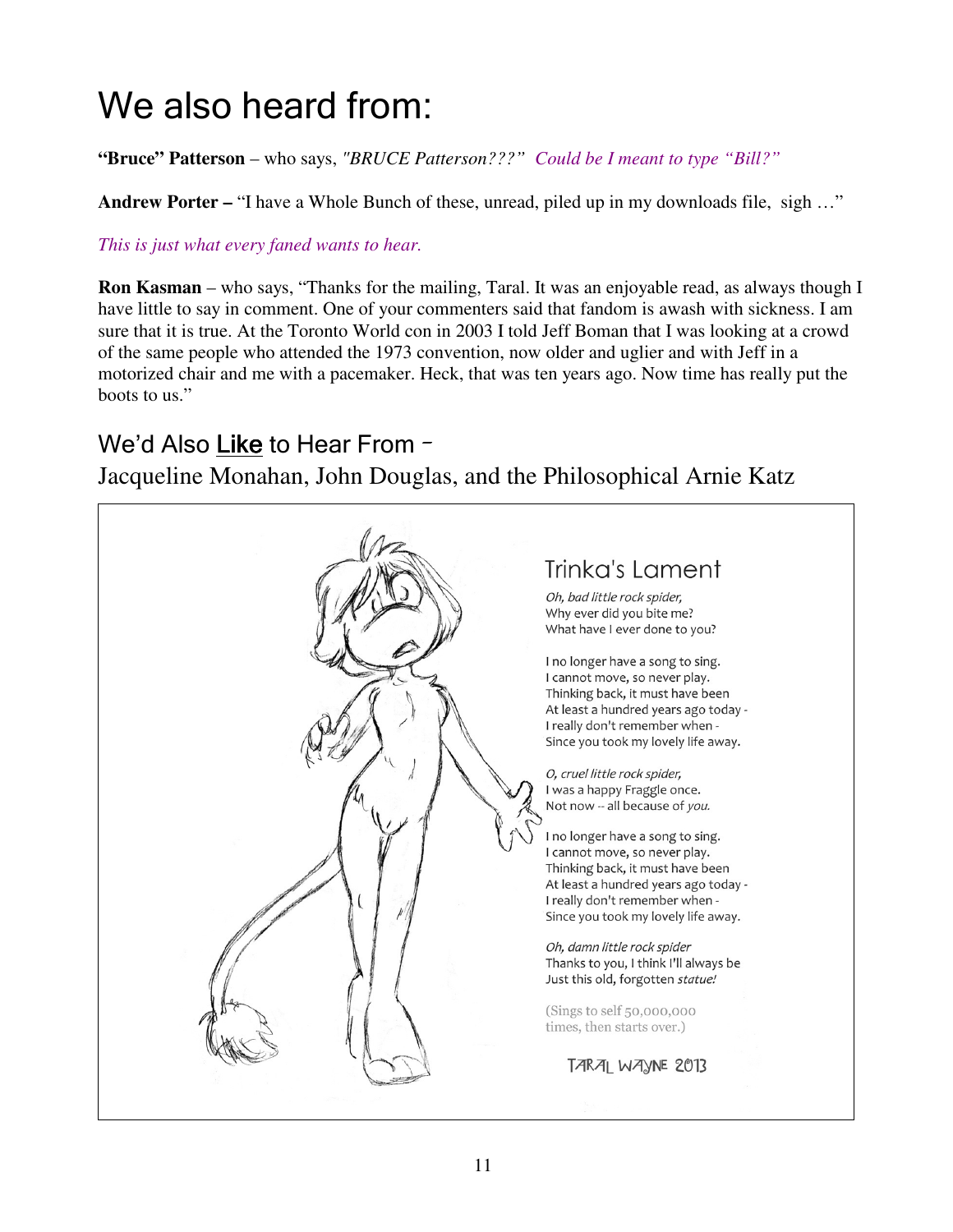## Elephant in a Room Party

It seems surreal for me to be nominated for an Aurora at this late date. I was already an "Old Fan and Tired" when the first Canadian science fiction and fan awards were being discussed, nearly 30 years ago. I am one of the very few survivors of an era in Canadian fandom that ended four decades in the past … and perhaps the *only* one who is still regularly publishing fanzines as well as creating material for other publishers. I was involved in club politics and helping to run conventions before anyone under the age of 25 was *born*. All in all, it may not be too much of an exaggeration to say that I've probably forgotten more of my fanac than most fans have actually done.

As a fanzine editor, my last issue of *Broken Toys* is numbered my 265<sup>th</sup> fan publication. The majority of those fanpubs were modest apazines and news-sheets, but there were 34 issues of *DNQ*, well known in its day. More recently there has been *New Toy, Lost Toys, The Great White North, The Slan of Baker Street* and *To Walk the Moon*, my report of Anticipation, the 2009 Montreal Worldcon. Last year I began a somewhat informal, semi-regular zine called *Broken Toys*, that I write and illustrate myself. I directly email the .pdf file to a list of about 100 people, and have also posted each of the 16 issues (so far) to http://eFanzines.com and http://Fanc.org

Along with publishing fanzines, I've helped to fill them, both as a fanwriter and a fanartist. Since about 2005, when I appear to have hit my stride, I've been writing more than drawing. My annual word output most likely peaked last year with something like 100 written articles ranging in length from a few hundred words to over 10,000. During the single year that I counted, I wrote nearly 200,000 words.

It is more as a fanartist that I've made my mark in fandom, though. Art bearing either my "WM" or "TW" signatures have appeared in a hundred fanzines … and that's probably not a loose estimate but a concrete fact. During the years I've been contributing art for fan publications, I've been nominated for a fan Hugo 11 times. Now and then, for this and for that, I've also been nominated for the FAAn award given by the annual fanzine convention, Corflu. In 2008 I was chosen by the panel of judges as that year's recipient of the Rotsler Award. The most mind-blowing celebration of my forty-some-odd years in fandom, however, was the year that after, when I was made the Montreal Worldcon's Fan Guest of Honour.

All of which is why I'm so stunned by this Aurora nomination. Canadian fandom has been noted for several eras of a vigorous and creative fanzine subculture – the last having ended sometime in the early 1990s. In the more-than-20 years since, zines have been the interest of a very small minority among this country's fandom. I've sometimes felt like the elephant in the room party that nobody notices. Then, suddenly, after years, even *decades* of flattering attention and honours awarded by fandom around the world, it was not until *last year* that my efforts seem to have come to the attention of *Canadian* fans. And now a *second* nomination for an Aurora the year after. I guess I can't be the *only* one who is surprised ... or who would have nominated me? Nevertheless, my sense of reality appears to need revision. I could get used to it.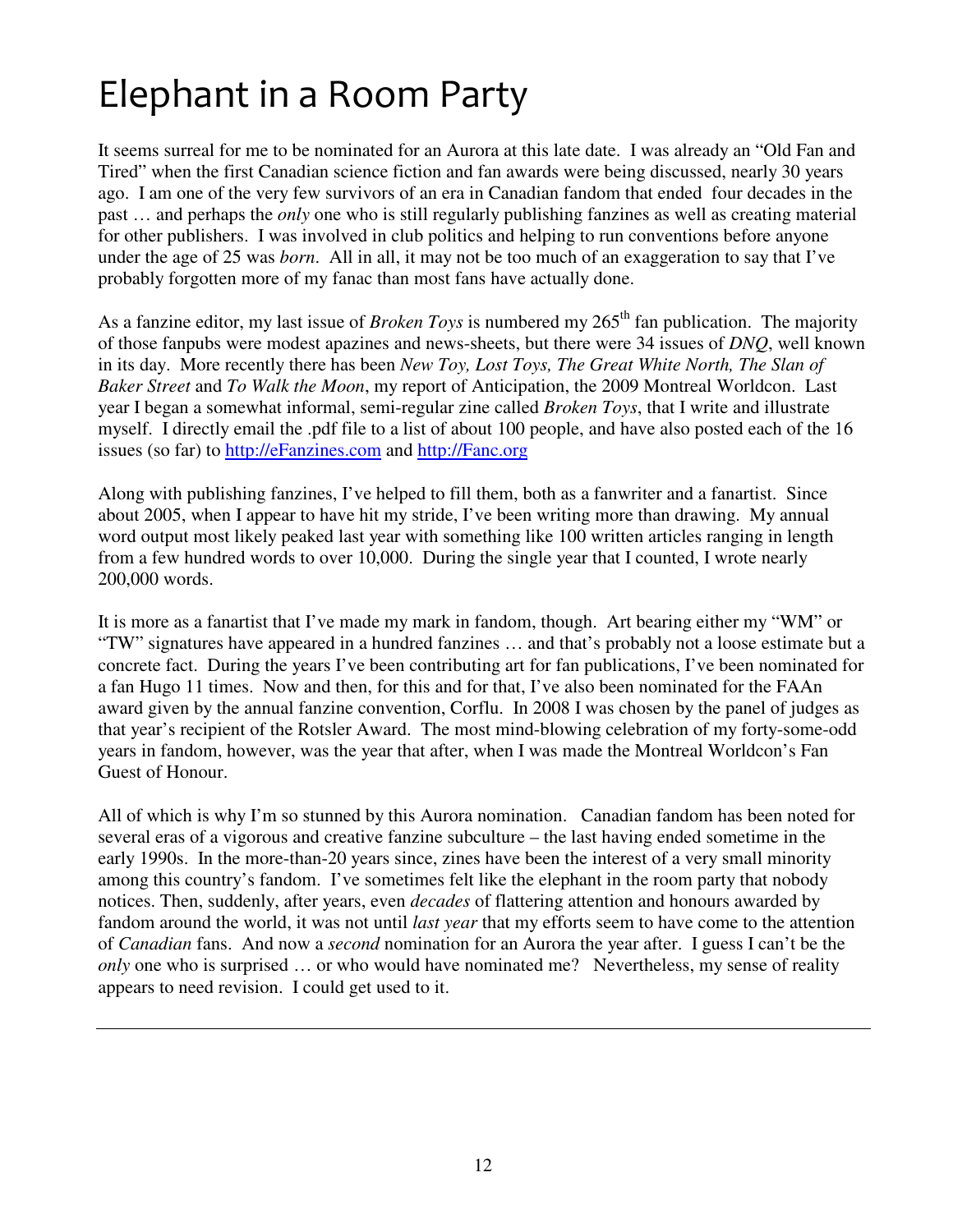## Pay More and Save!

I bought a new reusable coffee filter. It doesn't work. It can't be "reused," because it can't be used in the first place.

My last new coffee machine didn't come with a filter of its own, and used the old-fashioned paper filters, that you use once and throw away. I had gotten used to the re-usable kind, not so much because I deplored the waste created by unrecyclable forestry products, nor because I was too cheap to buy them. The real advantage to using a plastic filter is that I wouldn't be up Shit's Creek without a coffee cup because I forgot to buy paper filters the last time I went grocery shopping.

In case you haven't encountered them before, reusable filters are basket-shaped cups with the bottom and sides made of fine plastic mesh. You dump the grounds in, put the filter in the coffee machine's basket, slide the basket under the drip … and everything works just like a disposable paper filter, except you just rinse the reusable one out afterward. I like them. Less waste. Nothing more to buy. The old one reusable filter had developed a tear, however … so I bought a new one for two bucks. Unfortunately, all that happens when I try to use it is that hot water rises in the filter and overflows, filling my coffee pot with a sludge that is about half-brew, half-grounds. I can't figure out what the problem is. Plain tap water drains through both filters at about the same rate. But, with grounds in the new filter, it plugs up solid. I've heard some coffee described "as thick as mud" but surely it isn't literally so?

I tried using that filter several times, on the theory that it was new and perhaps needed some sort of "breaking in." The problem only got worse, if anything. I tried using coffee that was already ground in the package, rather than grinding my own beans. No difference. In desperation, I poked about a thousand tiny holes in the bottom of the filter, using a clothes pin. Plain water nearly *poured* through it. I was actually afraid that my modification might now permit the fine grounds I prefer to pass directly through. But, no. With the filter loaded again, the hot water backed up in the basket and overflowed just like before. I have absolutely *no* fucking idea what's going on.

No doubt it was another one of *those* Chinese products: you know the ones. There must be a million small factories in that country that go through the motions of making cheap products – everything from toilet deodorizers to radar components – that only *look* as though they do the job, but don't actually do *anything*. How else do you think they keep costs down low enough to sell their crap in dollar stores and still make a profit? I remember buying two or three cheap can-openers last year, and *not one* of them would open a can. They barely penetrated the metal, and slipped out of the groove on the first turn of the key. Sick of using a 14" hacksaw to open my corned beef, I finally broke down and bought a real can-opener for something like \$5, and *it* does the job perfectly!

You'd think we'd learn not to buy crap from the Chinese ... but, we don't. The lure of "saving money" is irresistible, whether it is the consumer or the manufacturer who is tempted. We buy junk that doesn't work, fire unionized employees to ship their jobs to semi-slave labour overseas and destroy our own middle-class, and even imperil ourselves by depending on shoddily made products that may let us down in critical moments. We even install counterfeit military equipment into our stealth fighters, military communications net and ICBM guidance systems, apparently just hoping we never go to war and have to use the stuff … at least not with the country that made it. No chance of war with the Chinese or a Chinese ally, like, say, North Korea … nossir!